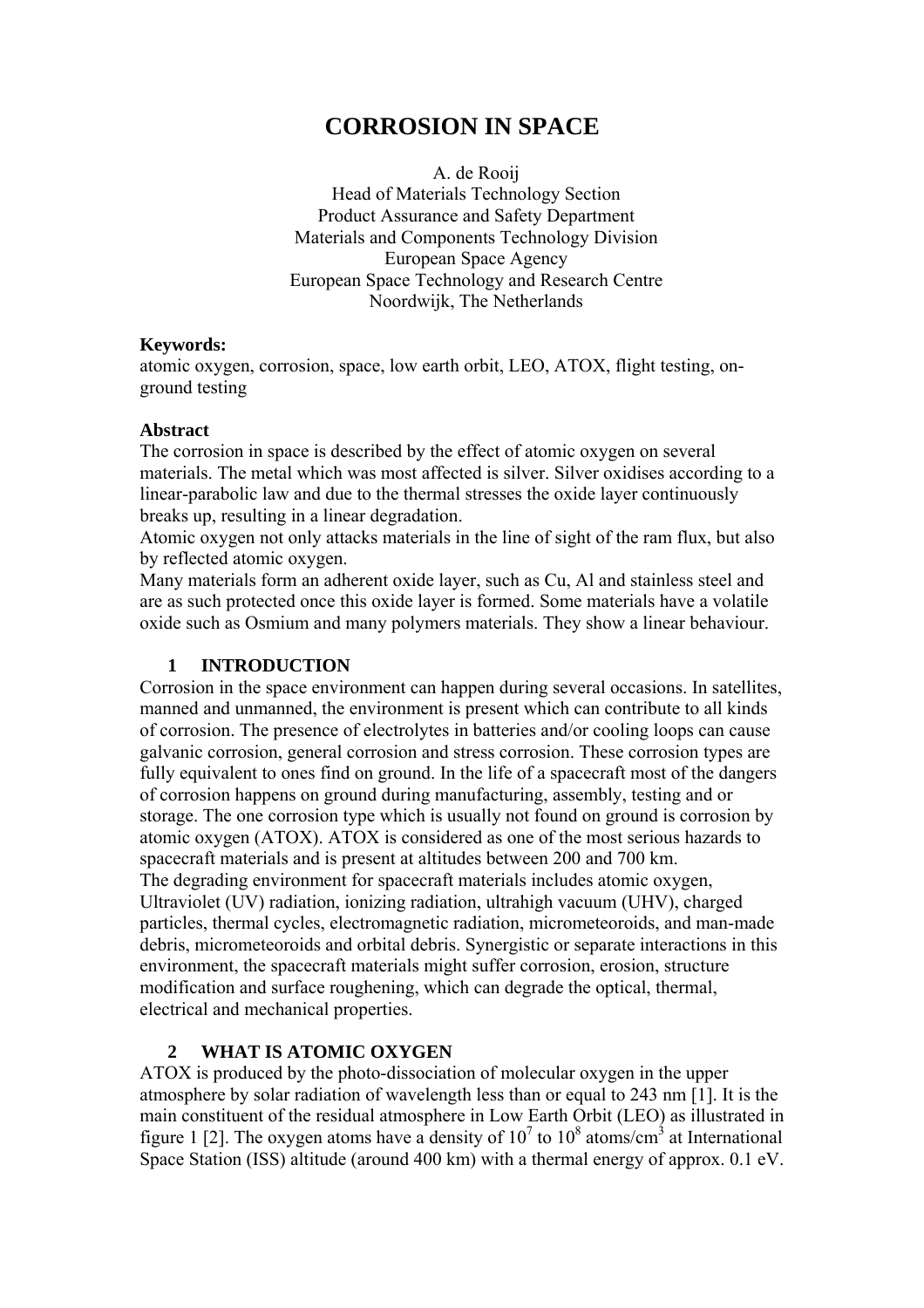The orbital atomic oxygen density can be calculated with the aid of the MSIS-86/CIRA Neutral Thermophere Model of Hedin[3].

Referring to figure 1 one can see the dominant atmospheric constituent concentrations as a function of altitude. Space vehicles are orbiting with a velocity of 7.78 to 8 km/sec at those altitudes. For satellite-gas collision interactions, this orbital velocity corresponds to impact gas energies of 0.34, 4.40 and 5.03 eV for hydrogen, nitrogen and oxygen atoms, respectively.

Concentrating only on the O-atoms and taking into account the solar activity the maximum and minimum atomic oxygen density as function of altitude is shown in figure 2. The atomic oxygen flux depends on the altitude, the solar activity, the orbital inclination and the time of year. The collision with the external surfaces of space vehicles, orbiting at a velocity of 8 km/s, results in a ram flux of  $10^{14}$  - $10^{15}$  Oatoms/ $\text{(cm}^2\text{.s})$ .

#### **3 ATOMIC OXYGEN EFFECTS**

A number of processes can take place when oxygen atoms strike a spacecraft surface at orbital velocities. These include chemical reaction with surface atoms or adsorbed molecules, elastic scattering, scattering with partial or full thermal accommodation, recombination, or excitation of ram species.

The chemical reaction of ATOX with a surface may cause the formation of volatile oxides from polymers, carbon, and osmium; or oxides which do not adhere very well to the surface and tend to spall, as in case of silver. Volatile and spalling oxides contribute to the erosion of the surface. In several cases the oxide remains adhered to the surface and is not porous. In these cases the surface oxide is protective and the underlying material will not erode away. This is the case for most metals such as aluminium, copper, steel and also for silicon. The oxidation product for most polymers is a gas and erosion results.

The factors that may influence the erosion yield of materials in space are impact angle, material temperature, oxide spalling, ATOX flux, ATOX fluence, synergistic solar radiation, and ATOX impact energy. Following the sequence of Banks and Rutledge [4]:

### *3.1.1 ATOX fluence*

The erosion yield of Kapton due to space exposure reveals no pronounced dependence upon ATOX flux or fluence based on information from Space Transportation System (STS) flight 3, 4, 5, and 8. The corrosion of silver slows down with increasing ATOX fluence due to the protective oxide layer when still on the surface. No dependence on ATOX flux is seen based on STS-8, 41 and Long Duration Exposure Facility (LDEF) information.

#### *3.1.2 ATOX impact energy*

The dependence of erosion yield upon impact energy has been measured both in the ground-based laboratory and in space simulation. In the simulations, an erosion yield dependence of Kapton to energy  $\bar{E}$  can be expressed as Yield= $E^{0.68}$  [5]

The energy of atomic oxygen arrival may have a significant influence on the erosion yield of materials relative to Kapton H. At thermal energies in RF plasma ashers, materials with high chlorine or fluorine atomic contents have anomalously high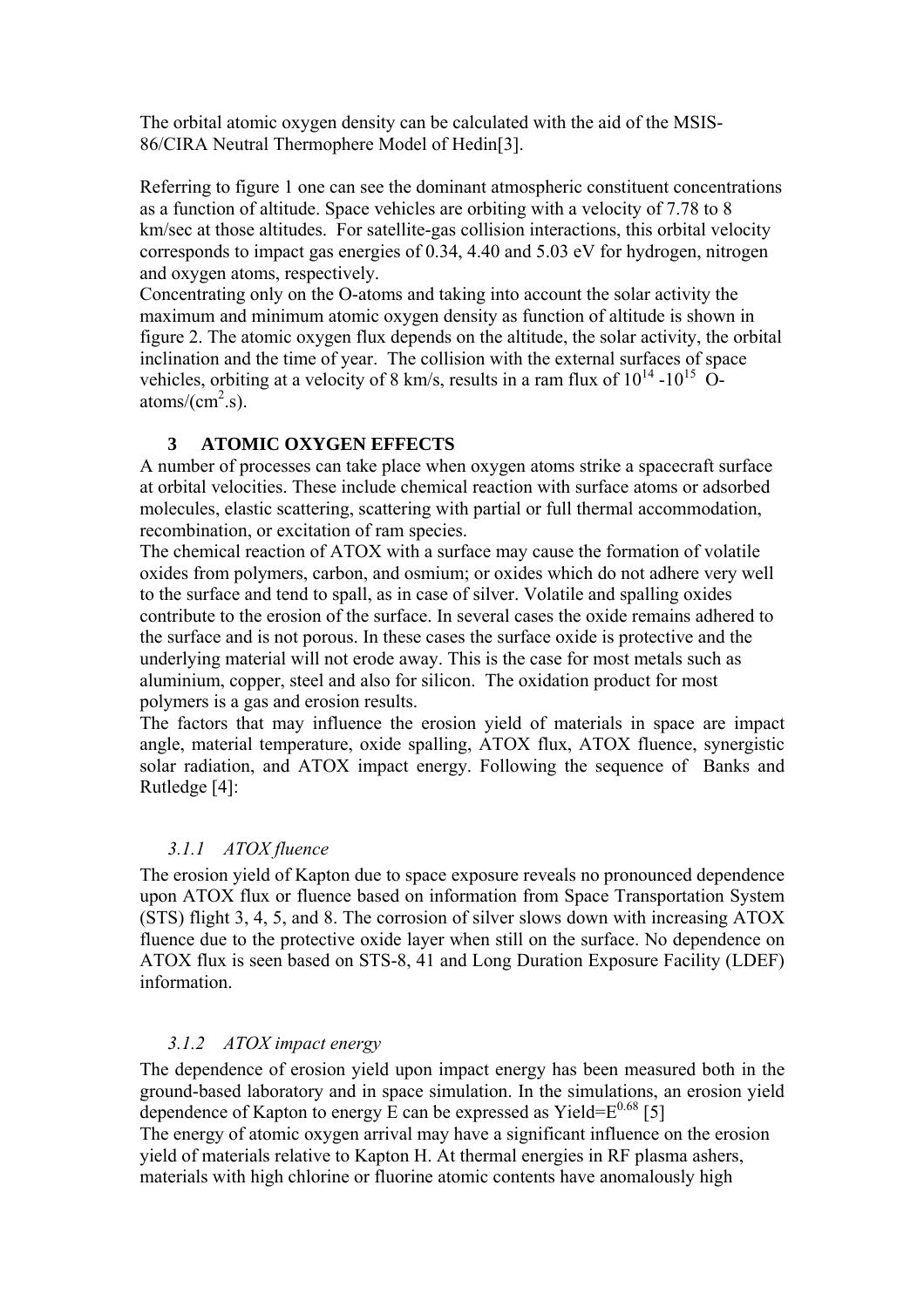erosion yields relative to in the LEO environment. However, at hyperthermal energies of  $\sim$ 70 eV, there does not seem to be a clear or simple chemical composition dependence upon the erosion yields.

The corrosion of silver has been measured in ground ATOX simulators using different energies and during space flight and no effect is seen. The energies encountered during these tests are generally too low to have an effect on the metal bond.

#### *3.1.3 Material temperature*

The temperature range in the laboratory experiments is too small for evaluation of Kapton, Mylar and Tedlar to identify any dependence of the erosion yield upon material temperature.

Corrosion of metals is related to diffusion phenomena of either metal ions of oxygen ions through the oxide layer. This process is temperature dependent. In the case of silver the material temperature plays also a role in the phase change between AgO and Ag2O which occurs around 100°C. This was observed several times during ground testing in oxygen plasmas.

Also transformation temperatures of the oxides such as melting points, sublimation temperatures play an important role. The large atomic oxygen effect on osmium can be explained by the low melting point of  $OsO<sub>4</sub>$  (assumed it is formed) of 40 $°C$ . It starts to sublime below its melting point (temperature in LEO is +l00/-100°C).

#### *3.1.4 Thermal stresses*

Thermal stresses occur in the LEO orbit on the outer surface of satellites due to periodic in and out of the sunshade during orbiting. At LEO this occurs each 90 minutes and is roughly +100°C to -100°C. This temperature change causes thermal stresses in materials and the difference in CTE will cause spalling of the oxide layer present on metal surfaces and results in constantly exposing fresh material to the atomic oxygen environment.

### *3.1.5 Synergistic solar radiation*

Synergistic effects such as temperature and ultraviolet exposure may be important for some materials and not for others. In general metals are not affected by UV exposure.

### *3.1.6 Impact angle*

The effect of ATOX impact angle for Kapton and Mylar in space shows that the rate of material recession depends on the impact angle with respect to the surface normal, θ as (cosθ).

### *3.1.7 Indirect attack*

Indirect attack of silver by reflected atomic oxygen was seen on STS-5 where the rear side of the silver samples were oxidised to the amount of 25-50% of that of the front side. Experiments on Kapton were performed by Banks et.al. [6] also showed the same effect

#### **3.2 Atomic Oxygen on metals**

Experiments on metals were carried out during many STS flights, on LDEF, Eureca and on ground. The majority of the experiments were conducted on silver, while at the time of the Hubble Space Telescope development silver was used as solarcell interconnectors. On-ground experiments were conducted in line with these ones and extended with other metals.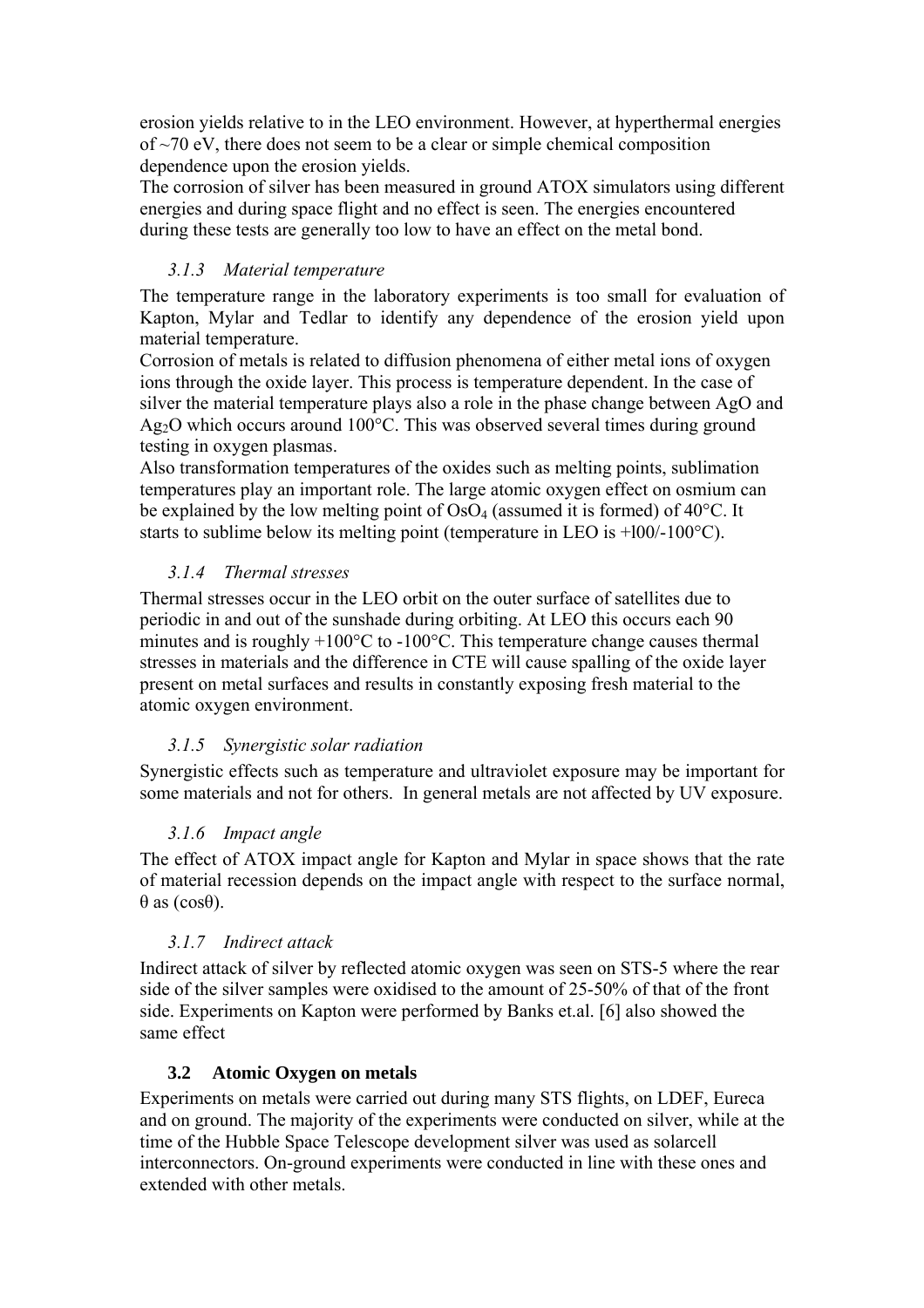The oxidation of silver in atomic oxygen is essentially linear-parabolic as postulated by De Rooij [7] and experimentally confirmed by Chambers et.al. [8]. The silver oxidises according to described equation until internal stresses in the oxide layer either to mechanical or thermal excursions causes the oxide layer to crack and eventually spall and flake off, leaving bare silver exposed to atomic oxygen again. This process repeats itself until the silver is completely oxidised. The silver oxide is very fragile and porous with a volume ratio of the oxide to the metal of >2. The typical oxide thickness at which the spalling and flaking occurs is around 0.5 µm. This periodic flaking of the oxide layer results in an overall linear degradation of the silver. During the relative short Space shuttle missions the silver reduced 3 to 4.5 um in thickness depending surface normal to the velocity vector.

An oxide layer model was developed to predict the silver oxidation by atomic oxygen in the ISS orbit. (figure 3). The mechanism of oxide growth at increased temperatures is diffusion through the oxide layer. As the diffusion is a temperature-controlled process, the observation of a substantial amount of oxidation at room temperature indicates a different oxidation process or at least a parallel process capable of oxidising the metal in a parabolic manner and operational at low temperatures. The process responsible for the low temperature oxidation is known as gas flow through micro-pores.

Several mechanisms of gas transport trough micro-pores can occur. These are free molecular flow (Knudsen flow), molecular flow, viscous flow and surface diffusion. At very low pressures where the mean free path of the oxygen atoms is larger than the dimensions of the pore, the wall collisions within the pore are more frequent than collisions between other oxygen atoms. This regime is called the free-molecular flow regime. The density of O-atoms in low earth orbit is approx.  $10^8$  atoms/cm<sup>3</sup> and the mean free path is calculated ad  $10^7$  µm which is much larger then the expected pore dimension.

The number of atoms flowing through a pore is determined by the conductance of that pore. These are two aspects:

- 1) The rate at which atoms enter the pore
- 2) The probability that these atoms are transmitted though the system.

A gas with a density of  $n_1$  at the entrance of a pore and a backflow at the other side gives a gasflow  $F_k$  of

$$
F_k = \omega \overline{\upsilon} (n_1 - n_2) \tag{1}
$$

 $(1)$ 

where  $\omega$  = a dimensionless probability factor  $\overline{v}$  = the mean velocity of the atoms in the pore

The atoms entering the pore loose their velocity due to scattering in the pores during the first wall collisions. Their speed is than reduced to  $\bar{\nu}$ The expression for  $n_l$  is then

where 
$$
n_1 = \frac{Nv}{\overline{v}}
$$
  
\nwhere 
$$
N = \text{the atomic oxygen density}
$$

$$
v = \text{velocity of the spacecraft}
$$

$$
Nv = \phi = \text{the flux of atomic oxygen on the spacecraft}
$$

$$
\overline{v} = \sqrt{\frac{8RT}{\pi M}}
$$
 (2)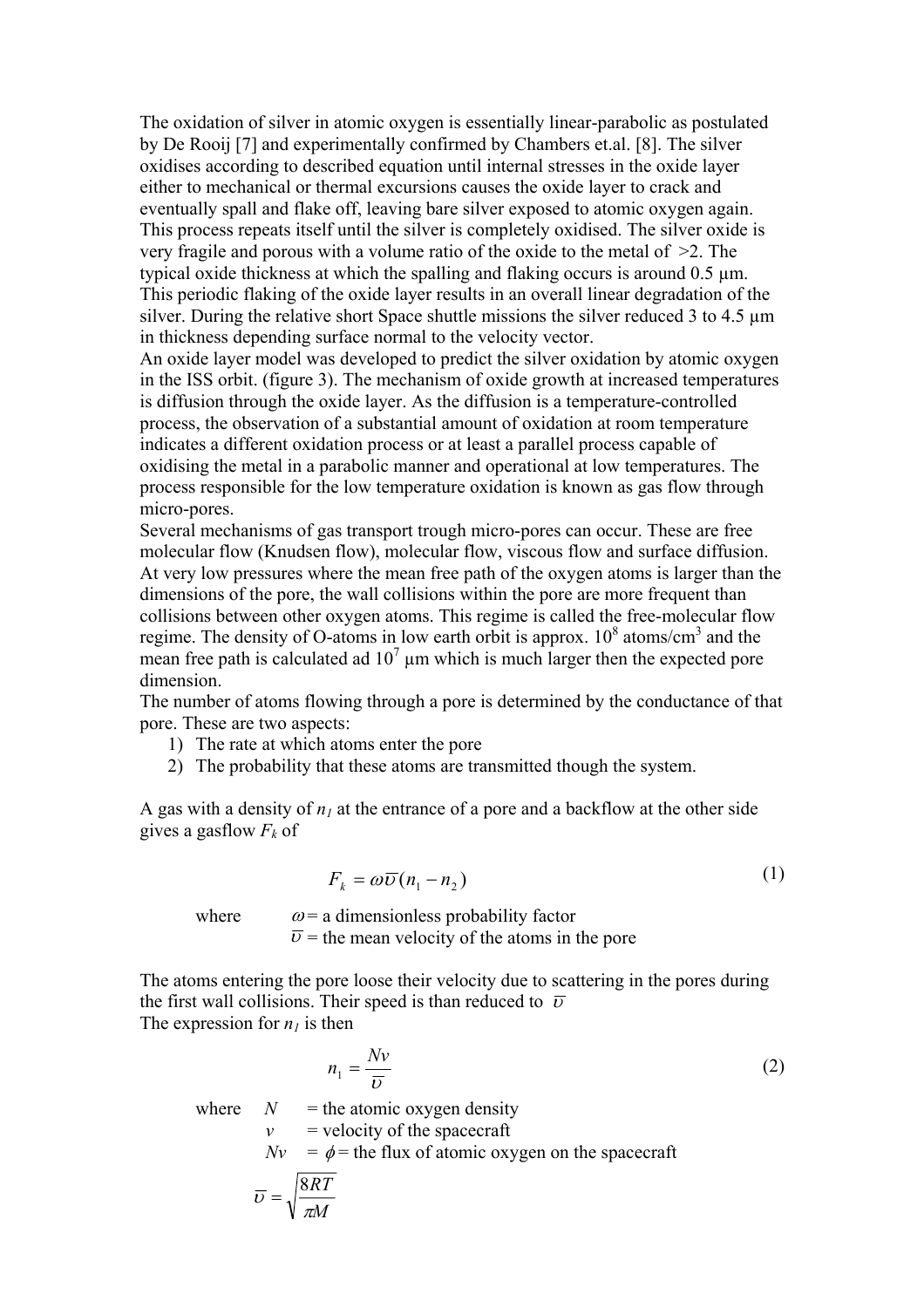$R =$  gas constant  $T =$  temperature  $M$  = molecular mass

The probability factor *ω* depends on the geometry of the pore and is given by the Clausing factor

$$
\omega = \left[1 + \frac{3}{16} \frac{L_r H}{A}\right]^{-1} \tag{4}
$$

where  $L_r$  = the real length of the micropore  $H =$  perimeter of the micropore  $A = \text{cross sectional area of the micropore}$ 

The pores have a certain path through the oxide layer and this can be related to the straight direct path y, which is the oxide thickness, by the tortuosity  $\tau$ .

$$
\tau = \frac{L_r}{y}
$$
 (5)

Only a percentage  $\varepsilon$  of the surface consists of open pores where the Knudsen flow can take place.

In summary we can write for the flow of oxygen atoms through porous layer by substituting eq. 2, 3 and 5 in eq. 1:

$$
F_k = \varepsilon \left[ 1 + \frac{3}{16} \frac{H y \tau}{A} \right]^{-1} \{ \phi - n_2 \overline{\upsilon} \}
$$
 (6)

Diffusion through short circuits and lattice is governed by the concentration difference of the diffusion atoms at both sides of the porous layer. At the front side the density is given by eq. 2. At the metal side the density is  $n_2$ .

The differential flux of atoms through the oxide layer (with the exception of the pores) is then written as:

$$
F_d = \frac{D(1 - \varepsilon)}{y} \left\{ \frac{\phi}{\overline{U}} - n_2 \right\}
$$
  
where  $D$  =diffusion coefficient =  $D_0 \exp\left(\frac{-Q}{RT}\right)$  (7)

The oxygen atoms reaching the metal surface will finally react with the base metal and form the oxide. This type of reactions is usually linear and with an oxide flux of:

$$
F_o = Kn_2
$$
\nwhere  $K$  = rate of metal oxidation =  $K_0 \exp\left(\frac{-Q}{RT}\right)$ 

\n(8)

For a steady state situation the oxygen flux through the pores  $F_k$  and from the diffusional transport  $F_d$  must be equal to the oxide flux  $F_o$  produced by the oxidation: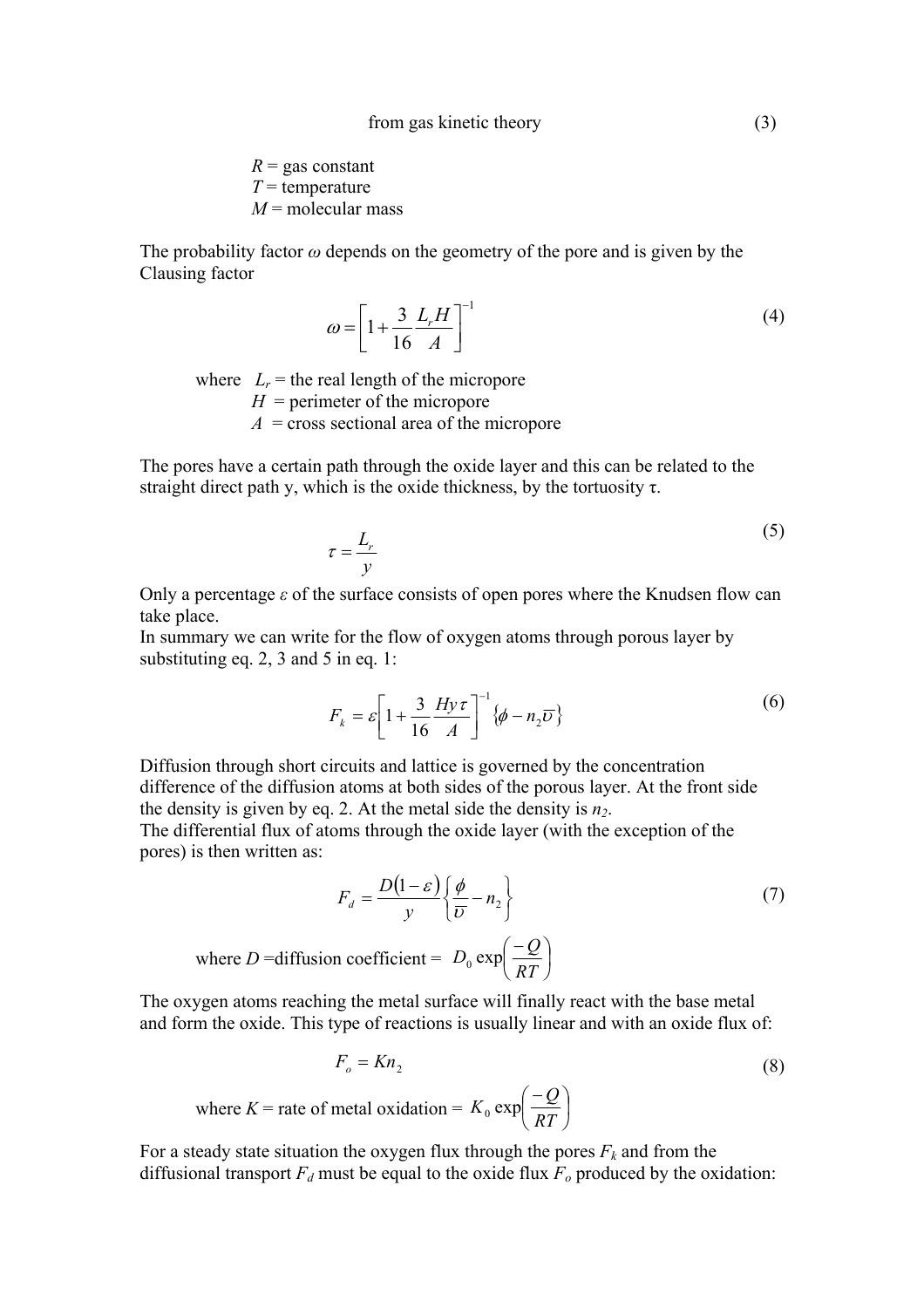$$
F_k + F_d = F_o \tag{9}
$$

The unit for the oxide flux  $F<sub>o</sub>$  is related to the oxide growth rate by

$$
\left(\frac{dy}{dt}\right)_{ox} = C\Omega_r F_o \tag{10}
$$

Where

 $C =$  conversion factor from atoms/cm<sup>3</sup> to cm<sup>3</sup> metal-oxide  $= 1.70520 10^{-23}$  for silver

 $Q_r$  = real volume ration oxide/metal due to porosity

$$
\Omega_r = \frac{\Omega_{th}}{\left(1 - \varepsilon\right)}\tag{11}
$$

In which  $\Omega_{th}$  = theoretical volume oxide/metal ratio = 1.6 for silver

Substituting eq. 6, 7 and 8 into eq. 9 enables us to express the generally unknown *n2*, in the gasflow and diffusion expressions and using this in eq. 10 one obtains the master equation for the oxide growth governed by the gasflow and diffusion transport mechanism through the oxide layers.

$$
\left(\frac{dy}{dt}\right)_{ox} = \frac{CK\frac{\Omega_{th}}{(1-\varepsilon)}\frac{\phi}{U}}{1+\frac{EV}{\frac{\varepsilon\overline{U}y}{1+\frac{3Hy\tau}{16A}} + D(1-\varepsilon)}}\tag{12}
$$

Equation 12 can solved using standard methods and after some algebra this results in:

$$
\frac{\Omega_{th}CK\phi.t}{\overline{\upsilon}(1-\varepsilon)} = y^2 \frac{KP_c}{2W} + y \left\{ 1 + \frac{K}{W} - \frac{KP_cD_{\varepsilon}}{W^2} \right\} - V \left\{ \frac{K}{W} - \frac{KP_cD_{\varepsilon}}{W^2} \right\} \tag{13}
$$

Where

$$
P_c = \frac{3H\tau}{16A}
$$
  
\n
$$
D_{\varepsilon} = D(1 - \varepsilon)
$$
  
\n
$$
W = \varepsilon \overline{v} + P_c D_{\varepsilon}
$$
  
\n
$$
V = \frac{D_{\varepsilon}}{W} \log \left(1 + \frac{Wy}{D_{\varepsilon}}\right)
$$

This general solution reduces to the well known linear-parabolic equation when gasflow is absent:

$$
\frac{y^2}{D} + \frac{2y}{K} = \frac{2\Omega_{th}C\phi.t}{\overline{U}}
$$
\n(14)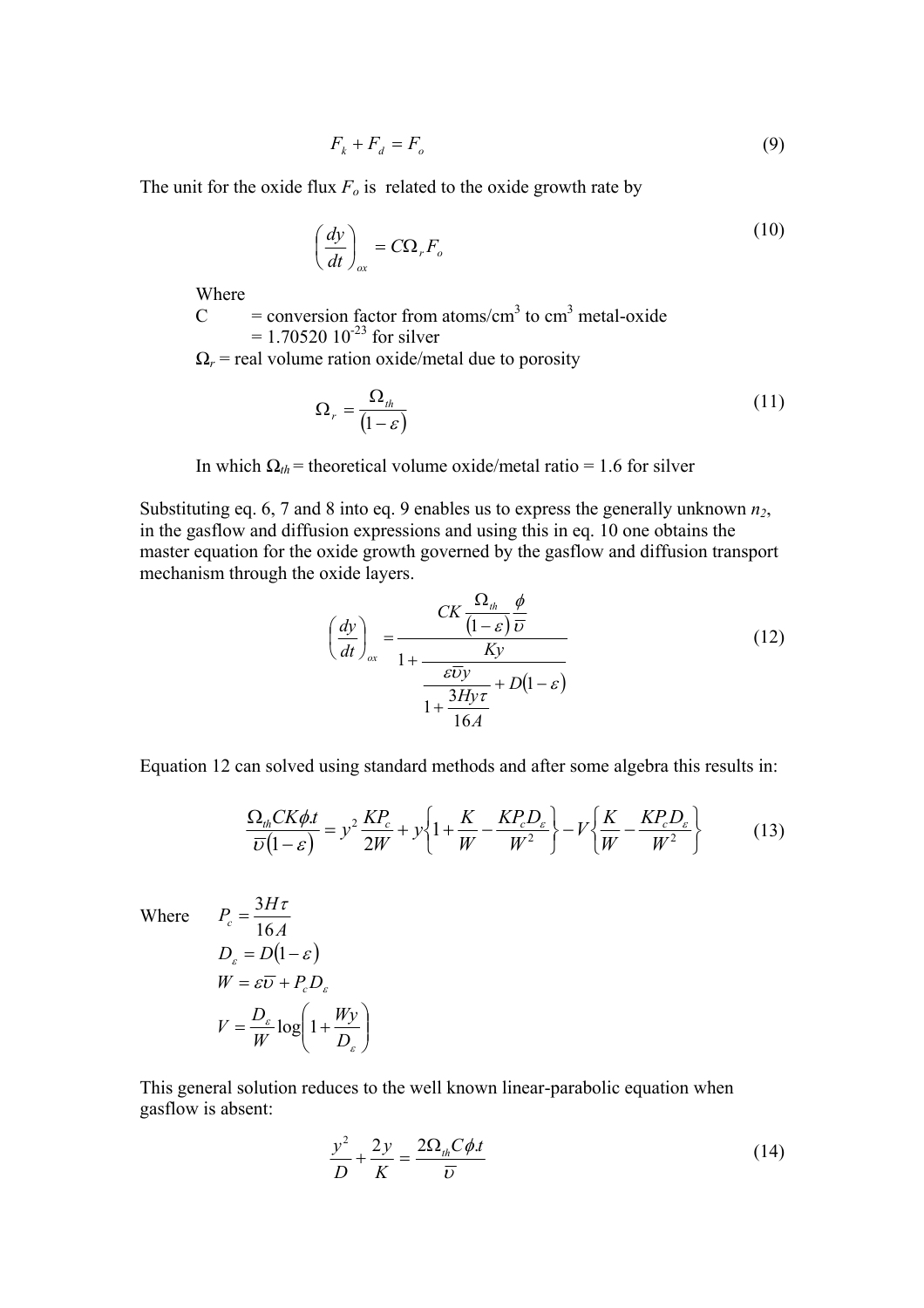In case diffusion is absent equation 13 reduces to

$$
y^2 P_c + \frac{2\overline{\nu}\varepsilon}{K} y = \frac{2\Omega_{th} C \varepsilon \phi \cdot t}{1 - \varepsilon} \tag{15}
$$

It may be noted that also the gasflow equation 15 is linear-parabolic. The temperature dependence of eq. 15 is weak and only present in the linear part, meaning when *y* is very small. With thicker oxide layers the gasflow through the pores behaves parabolic because of the collisions of the atoms with the wall of the pore. The diffusion equation 14 has the temperature dependence both in the linear and in the parabolic part. It demonstrates that at low temperatures the gasflow through the pores is the dominating process, while at high temperature the diffusion is rate controlling.

At a typical ISS orbit the silver loss due to oxidation is calculated as 11.5  $\mu$ m per year with an oxide thickness of 23 um when no spallation is assumed. When complete flaking is assumed the maximum loss is 300  $\mu$ m per year.

The solar cell interconnectors are typically silver foil with a thickness of 20  $\mu$ m. A stress relief loop is formed in the foil to accommodate for the displacements between the solar cells. This out-of plane-loop is mechanically formed. The atomic oxygen effect is usually most pronounced on out-of-plane stress relief loops. In this area the manufacturing stresses and the stresses as a result of the temperature excursions are large. Past experience showed that in these areas the oxide layer tends to flake off and a fresh surface is exposed to the atomic oxygen environment. On flat surfaces this effect is less pronounced while there mainly the difference in volume between the oxide and the parent metal is responsible for cracking of the oxide layer. The largest effect is seen on the ram surface. However, also on surface not directly exposed to the ram fluence, atomic oxygen oxidation is seen as evidenced by the fact that the rear side of the silver samples were always oxidized although to a lesser extend. In general this effect is about 25-50% of the front side of the exposed samples.

On way to protect the silver of being oxidized by atomic oxygen is by plating with gold. Gold is supposed to not be affected by atomic oxygen and when very thin it also does not influence the working of the stress relief loops. As with all protective coatings they should remain intact. Deformations required for manufacturing or during services can jeopardize the integrity of coatings and make them unreliable. The gold plated interconnectors were finally rejected for out-of-plane stress relief loops because it was impossible to apply a gold coating with such properties that it remained intact after forming the stress relief loop. It was seen several times that these gold layers were either cracking (especially in the out-of-plane loop) or contained small pinhole type defects.

Through these defects the underlying silver was oxidised. Large holes under the gold plating were created and silver-oxide was found at the surface.

In the low Earth orbital environment, one should not use materials which suffer from atomic oxygen corrosion on external surfaces nor on surfaces which can be reached by atomic oxygen neither should one protect materials such as silver by materials with low erosion or corrosion yields.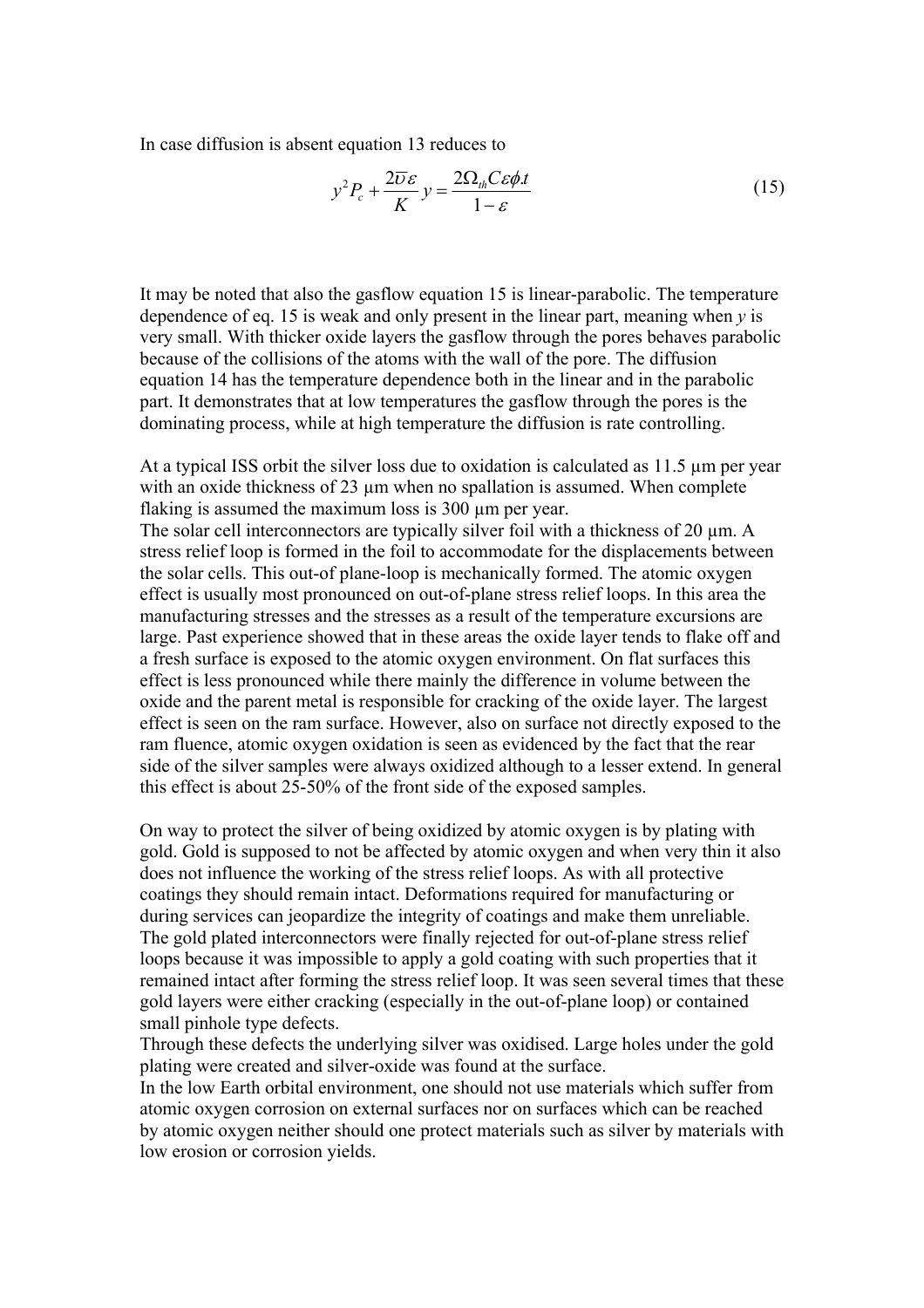Other metals investigated are Cu, Au, Al, stainless steel, Ta, Al alloys and Mo. These materials were exposed with and without coatings, such as silicones. Cu was exposed during the LDEF mission and showed a severe darkening (dark red) of the surface, changing the optical properties significantly. The cuprous oxide was adherent to the surface. Other groups investigated Os, Pt, Ni, Fe-alloys and carbon.

## **3.3 Atomic Oxygen on non-metals**

Glasses and ceramics which are based on oxides are expected not to oxidise further. No degradation is reported.

# **3.4 Atomic Oxygen on organic materials**

It is well documented through orbital and ground measurements that most hydrocarbon polymers and active metals are highly reactive towards the orbital atomic oxygen. Materials containing silicones, fluorides, oxides and noble metals are believed to be moderately inert for short exposures to atomic oxygen; however, samples recovered from LDEF indicate that many materials are severely degraded on long-term exposure to atomic oxygen

The tests conducted by Miller et.al. in [9] indicate that environments which produce synergistic effects with regard to the magnitude of erosion by atomic oxygen exposure are not the same for each polymer. Each polymer appears to be sensitive to a different component of the environment. Predicting the atomic oxygen durability of a material in the space environment can be a very complex task complicated by the fact that each material may be sensitive to a different synergistic component in the environment.

# **3.5 Atomic Oxygen on lubricants**

Atomic oxygen can gives serious problem in wear-life of  $MoS<sub>2</sub>$  lubricant. For  $MoS<sub>2</sub>$ films sputter-deposited at 50–70 °C, friction measurements showed a high initial friction coefficient (up to  $0.25$ ) for MoS<sub>2</sub> surfaces exposed to atomic oxygen, which dropped to the normal low values after several cycles of operation in air and ultrahigh vacuum.[10]. Mo-oxide, once formed, act as a protective layer against further atomic oxygen attack. Delamination of cracking of the oxide layer caused by operation of the parts can reduce the wear-life of the film.

# **3.6 Trapping of Atomic Oxygen between Defected Protective Surfaces**

Although atomic oxygen attack on internal or interior surfaces may not have direct exposure to the LEO atomic oxygen flux, scattered impingement can have can have serious degradation effects where sensitive interior surfaces are present. Atomic oxygen not only attacks surfaces which are exposed directly to the flux, also surfaces not directly exposed, but in one way or another accessible to the atoms can be oxidised. An example is the thermal blanket covering the Ultra High Cosmic Ray (UHCR) experiment exposed on Eureca. This blanket consists of a four layers with Teflon as outer layer and a silver and Inconel as internal layers with black paint at the back side. The internal silver was oxidised by ATOX through a hole created by a micro-meteorite.

The lack of atomic oxygen protection provided by the aluminized Kapton blanket cover for the ISS photovoltaic arrays box cushion is thought to be due to due to the trapping of atomic oxygen between the two aluminized surfaces on the 0.0254 mm thick Kapton blanket. Defects in the space exposed aluminized surface allow atomic oxygen to erode undercut cavities.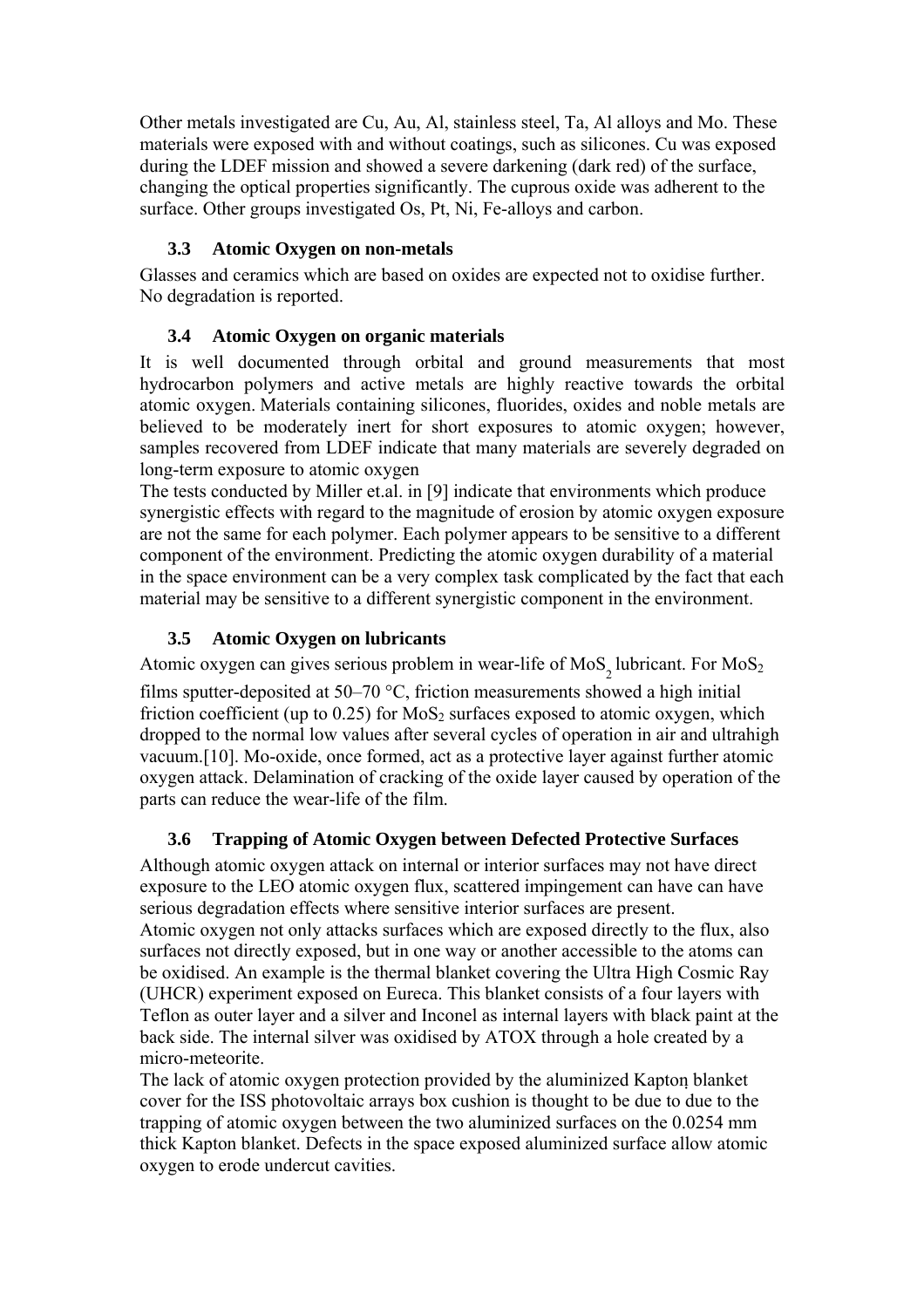Prediction of the attenuation of the oxidizing effects of the atomic oxygen flux can be reasonably achieved through the use of Monte Carlo computational modelling. A twodimensional Monte Carlo model has been developed which has been used for such predictions. [11]

## **4 TESTING**

The atomic oxygen erosion measurement techniques should follow the protocols designated in the ASTM procedure E 2089-00 for Standard Practices for Ground Laboratory Atomic Oxygen Interaction Evaluation of Materials for Space Applications[12].

# **4.1 Flight testing**

Surfaces of materials used in the Space Shuttle Orbiter payload bay and exposed during STS-1 through STS-3 were examined after flight.[13]

Films made of carbon, silver, and osmium, were exposed during the Shuttle STS-4 mission examined for the anticipated reaction with atomic oxygen[14] Bare silver samples and partly coated silver samples were exposed to low earth orbit

conditions during Shuttle flights STS-8 and STS-17.[15] The influence of atomic oxygen on the amount of erosion-corrosion of metal surfaces, especially silver, was examined. Protection schemes for silver were also investigated.

The STS Mission 46 carried in orbit a large number of experiments collectively grouped under the designation of Evaluation of Oxygen Interaction with Materials (EOIM-III)-third phase

Some results have been given by the Solar Max (1984) returned materials, but not as a planned experiment.

LDEF was a large cylindrical space experiment rack that exposed various material samples to outer space for about 5.7 years. It was retrieved from space in 1990. The retrieval of Eureca gave the opportunity to study the effects of atomic oxygen on exposed spacecraft surfaces in Low Earth Orbit. Large areas of identical surface materials, were exposed during the 1992-1993 period,

The first solar array of Hubble Space Telescope was returned after 3 years of operation. All materials presents were examined including Ag, Inconel, stainless steel, copper and kapton.

Samples of Kapton H were transported to the International Space Station attached to the exterior of the ISS during the STS 105 Shuttle mission. The materials were retrieved during the STS-114 Shuttle mission.

There have been five Materials International Space Station Experiment (MISSE) passive experiment carriers (MISSE 1-5) to date that have been launched, exposed in space on the exterior of International Space Station (ISS) and than returned to Earth for analysis.

The Material Exposure and Degradation ExperimenT (MEDET) will actively monitor material degradation dynamics in low Earth orbit and acquire information about the International Space Station environment in terms of contamination, atomic oxygen, ultraviolet and X-ray radiation, micrometeoroids and debris.

# **4.2 Ground based Atomic Oxygen testing**

The existing AO beam sources can be classified according to the physical process involved in dissociation of molecular oxygen: laser-induced breakdown, microwave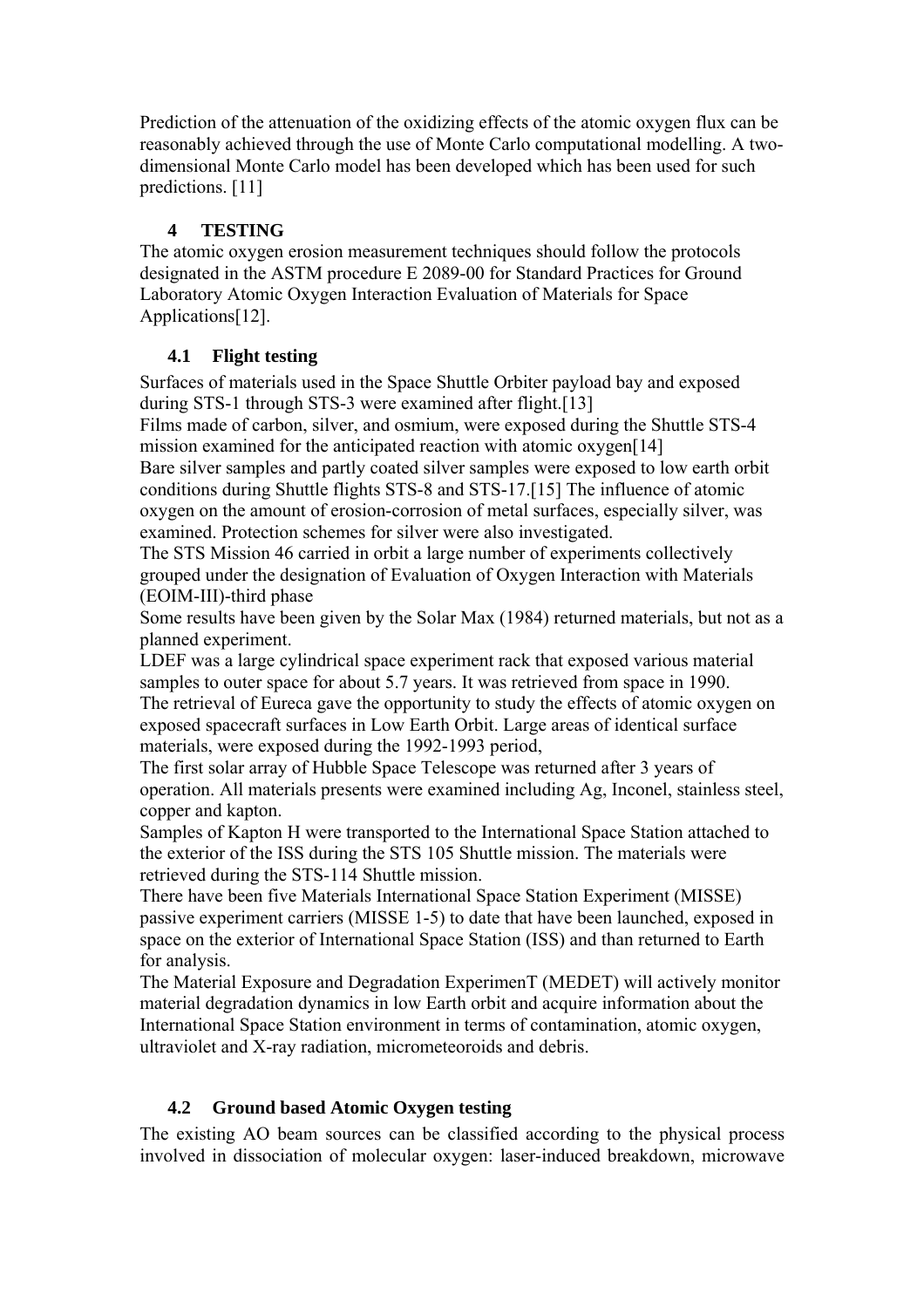dissociation, ion neutralization, electron-simulated desorption, and photo-dissociation. [16]

AO sources have been created and are being used in many research centres around the world: NASA MSFC, NASA JPL, Montana State University (USA), ESTEC (Netherlands), ONERA/DESP (France), ITL/UTIAS (Canada), Kobe University (Japan),

#### *4.2.1 RF Atomic Oxygen Plasma (plasma etcher)*

For ground-based AO this study used a 13.56-MHz Plasma asher operated with oxygen or air. This type of asher produces ATOX by the use of a low pressure, radiofrequency induced, gaseous discharge. The plasma contains multiple potential aggressor such as atoms, atomic ions, molecular ions, exited species, ozone etc. It combines the oxidation reactions with possible influences of UV photons, target heating, electrical charging effects etc…

#### *4.2.2 End Hall ion source*

The End-Hall Ion Source is a permanent magnet ion source. It produces a beam of almost exclusively  $O_2^+$  with negligible  $O^+$  or  $O^{++}$  ions. The energy distribution contained two distinct energy peaks (one at  $\sim$ 40 eV and one at  $\sim$ 85 eV) which resulted in an average energy of  $\sim$ 70 eV. A water-cooled thermal radiation shield can be used to shield samples located downstream and prevent sample heating from the heat radiated by the end Hall source cathode

#### *4.2.3 Plasma neutralization*

It utilizes a microwave power source to excite  $O_2$  to produce oxygen plasma. The plasmas become a beam under the effect of an electromagnetic field. The oxygen plasma beam is accelerated by an electric field which is produced by negatively biased metallic plate. The accelerated oxygen plasma beam collides with the plate, and oxygen plasmas are neutralized by the negative charges on the plate and rebounded to form neutral ATOX beam with impingement kinetic energy,

#### *4.2.4 Pulsed laser breakdown*

The source concept selected for ATOX is based on the Laser Pulse Induced Breakdown (LPIB) principle, studied and experimented in the USA by Physical Sciences Inc. (PSI, Andover, MA). First, molecular oxygen is forced through the throat of a nozzle, in the form of gas puffs generated by a fast-switching molecular beam valve. After partial fill of the nozzle, a high power beam from a pulsed  $CO<sub>2</sub>$ laser

(wavelength 10.6μm) synchronised with the valve is focused onto the injected gas. This produces breakdown and dissociation of the gas into a very hot  $(>20,000K)$ plasma. The detonation creates a blast wave that propagates through the nozzle with, as well known from the theory of gas dynamics, conversion of the plasma thermal energy into directed velocity. The cooling of the expansion allows the plasma to charge neutralise into oxygen atoms, but the expansion rate is kept sufficiently high, and the density sufficiently low, to prevent recombination of these atoms into molecules. A thermally cold (low spread in random velocity - meaning a couple of thousand Kelvin) ATOX beam with high directed energy finally exhausts the nozzle and propagates towards the samples.

A regulator system is used to perform thermal cycling between -150°C to +150°C with a slope of 10<sup>o</sup>C, min-1 by using liquid nitrogen as a cold source and a heating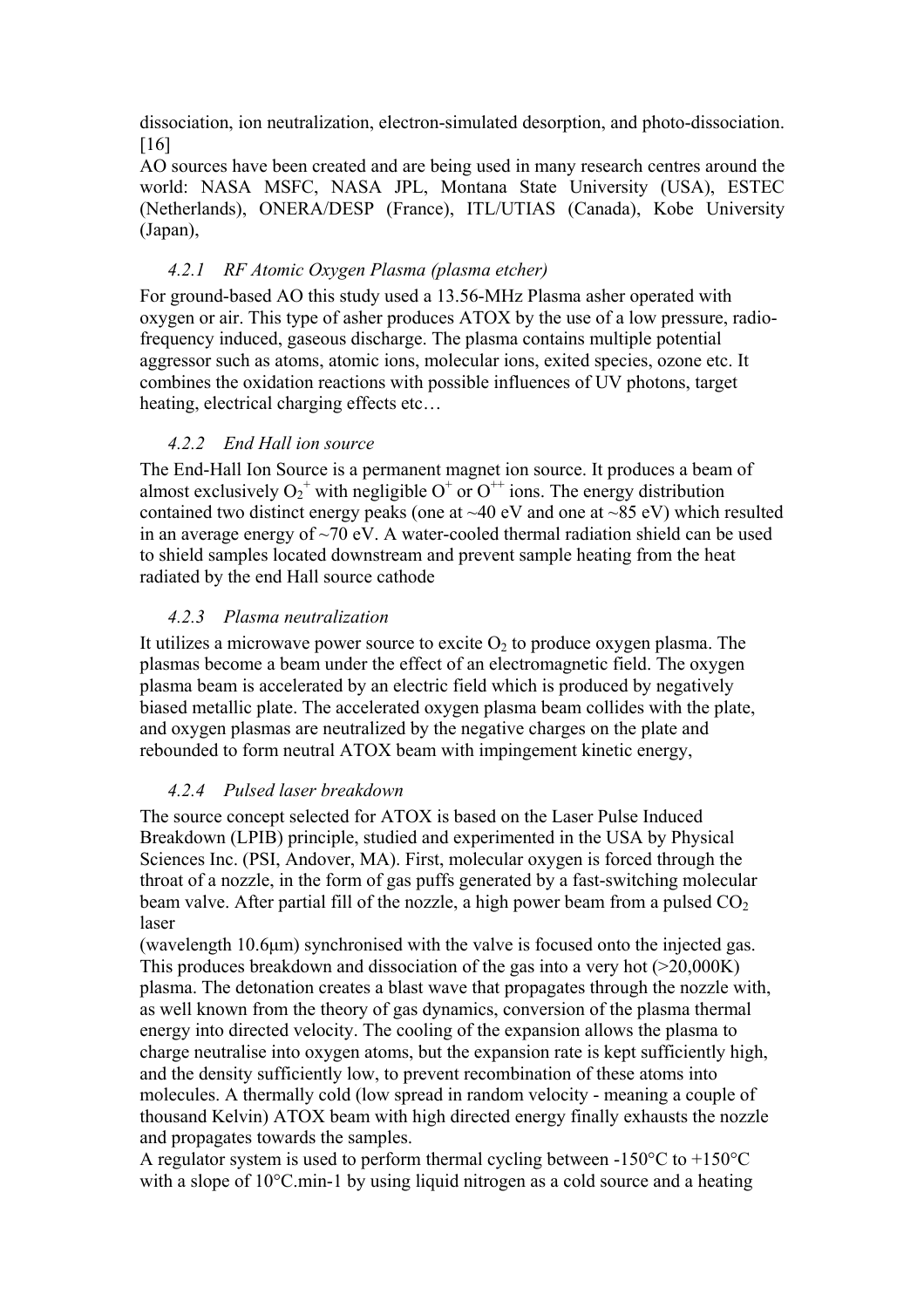resistor which is incorporated into the sample holder. Furthermore the sample holder can be rotated up to a beam axis angle of attack of 70°.

### **5 CONCLUSION**

The effect of atomic oxygen on surfaces in laboratory experiments might be different from the effect encountered during low earth orbit exposure. During orbit the exposed samples undergo a thermal cycling sequence of  $+100/-100$ °C. This might have a detrimental effect on some oxides. The simultaneous action of atomic oxygen attack and thermal cycling might be compared with such effects as static stress and corrosion (stress corrosion) and fatigue and corrosion (corrosion fatigue), where the result of the combined action is more than the sum of the separate effects. The pure metals are virtually unaffected by thermal cycling itself, also the effect of atomic oxygen on metals such as Au, Pd and Al is in the line of expectation compared to the sputtering yields under 20 KeV  $O_2^+$  bombardment. Following these yields, the value for silver (and osmium) has to be in the same order of magnitude. However, a dramatic effect on silver and osmium is observed in LEO, which is due to the combined action of atomic oxygen attack and thermal excursions. Therefore, on ground testing of materials of materials for LEO behaviour should always incorporate both atomic oxygen attack as well as thermal cycling. To predict materials performance in low earth orbit, one must accurately simulate the conditions of the low earth orbit environment or at least understand how the performance of materials under simulated conditions relates to that in space.

### **6 REFERENCES**

- 1. Bruce A. Banks, et al., *Atomic Oxygen Effects on Spacecraft Materials.* NASA/TM—2003-212484, 2003.
- 2. Daniel R. Peplinski and Graham S. Arnold. *INTRODUCTION TO: SIMULATION OF UPPER ATMOSPHERE OXYGEN SATELLITE EXPOSURE TO ATOMIC OXYGEN IN LOW EARTH ORBIT*. in *13th Space Simulation Conference*. 1984. Orlando, Florida.
- 3. Hedin, A.E., *MSIS-86 Thermospheric Model,.* J. Geophys. Res. , 1987. **A5(92)**: p. 4649.
- 4. Banks, B.A. and S. K.Rutledge, *Low earth orbital atomic oxygen simulation for materials durability evaluation.* Proceedings of the Fourth European Symposium on Spacecraft Materials in the Space Environment,, 1988: p. 371– 392.
- 5. Ferguson D. C. *The energy dependence and surface morphology of Kapton degradation under atomic oxygen bombardment*. in *Proc. 13th Space Simulation Conf.: The Payload-Testing for Success*. 1984. Orlando, FL.
- 6. Bruce A. Banks, Kim K. de Groh, and Sharon K. Miller, *MISSE Scattered Atomic Oxygen Characterization Experiment*, in *MISSE Post-Retreival Conference*. 2006: Orlando, Florida.
- 7. de Rooij, A., *The Oxidation of Silver by Atomic Oxygen.* ESA Journal, 1989. **13**.
- 8. A. R. Chambers, I. L. Harris, and G. T. Roberts, *Reactions of spacecraft materials with fast atomic oxygen.* Materials Letters, 1996. **26**: p. 121-131.
- 9. Sharon K.R. Miller, Bruce A. Banks, and Deborah L. Waters. *INVESTIGATION INTO THE DIFFERENCES IN ATOMIC OXYGEN*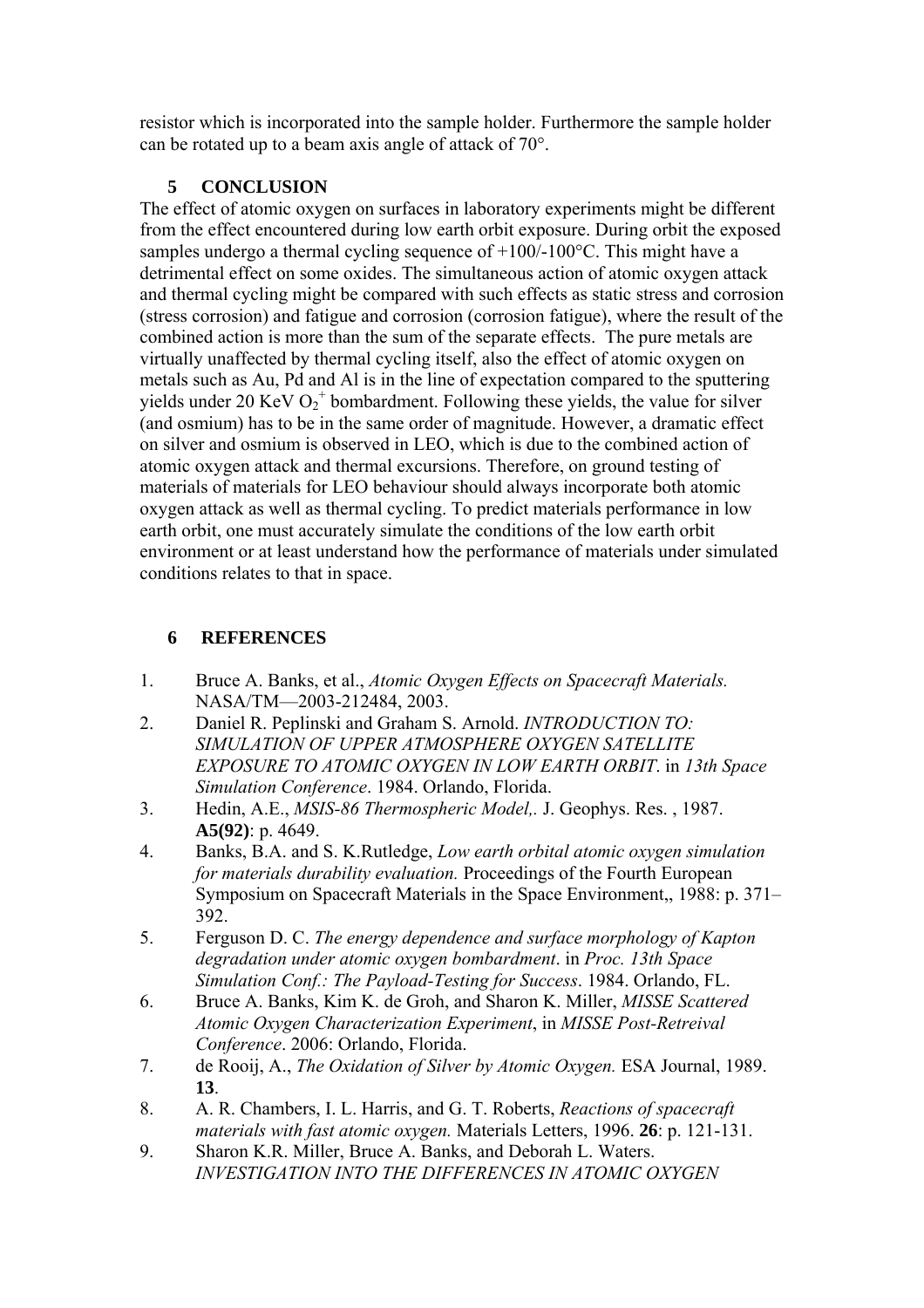*EROSION YIELDS OF MATERIALS IN GROUND BASED FACILITIES COMPARED TO THOSE IN LEO*. in *Proc. of the 10th ISMSE & the 8th ICPMSE*. 2006. Collioure, France.

- 10. J. B. Cross, et al., *Atomic oxygen-MoS2 chemical interactions.* Surf. Coat. Technol. 42, 1990.
- 11. B. Banks, T. Stueber, and M. Norris, *Monte Carlo Computational Modeling of the Energy Dependence of Atomic Oxygen Undercutting of Protected Polymers*, in *Fourth International Space Conference, ICPMSE-4*. 1998: Toronto, Canada.
- 12. Bruce A. Banks, et al. *Comparison of Atomic Oxygen Erosion Yields of Materials at Various Energies and Impact Angles*. in *Proc. of the 10th ISMSE & the 8th ICPMSE*. 2006. Collioure, France.
- 13. Leger, L.J., *Oxygen Atom Reaction with Shuttle Materials at Orbital Altitudes.* NASA TM 58246, 1982.
- 14. Peterson, P.N., R.C. Linton, and E.R. Miller, *Results of Apparent Atomic Oxygen Reactions on Ag, C, and Os Exposed During the Shuttle STS-4 Orbits.* Geophysical Research Letters, 1983. **10**: p. 569-571.
- 15. de Rooij, A. *THE DEGRADATION OF METAL SURFACES BY ATOMIC OXYGEN*. in *Proceedings of the Third European Symposium on Spacecraft Materials in Space Environment*. 1985. Noordwijk, The Netherlands,.
- 16. J. Kleiman, et al. *CO2-LASER ASSISTED ATOMIC OXYGEN BEAM SOURCES: RESEARCH, DEVELOPMENT AND OPTIMIZATION OF OPERATIONAL PARAMETERS*. in *Proc. of the 10th ISMSE & the 8th ICPMSE*. 2006. Collioure, France.



**Figure 1: Atmospheric composition in Low Earth Orbit**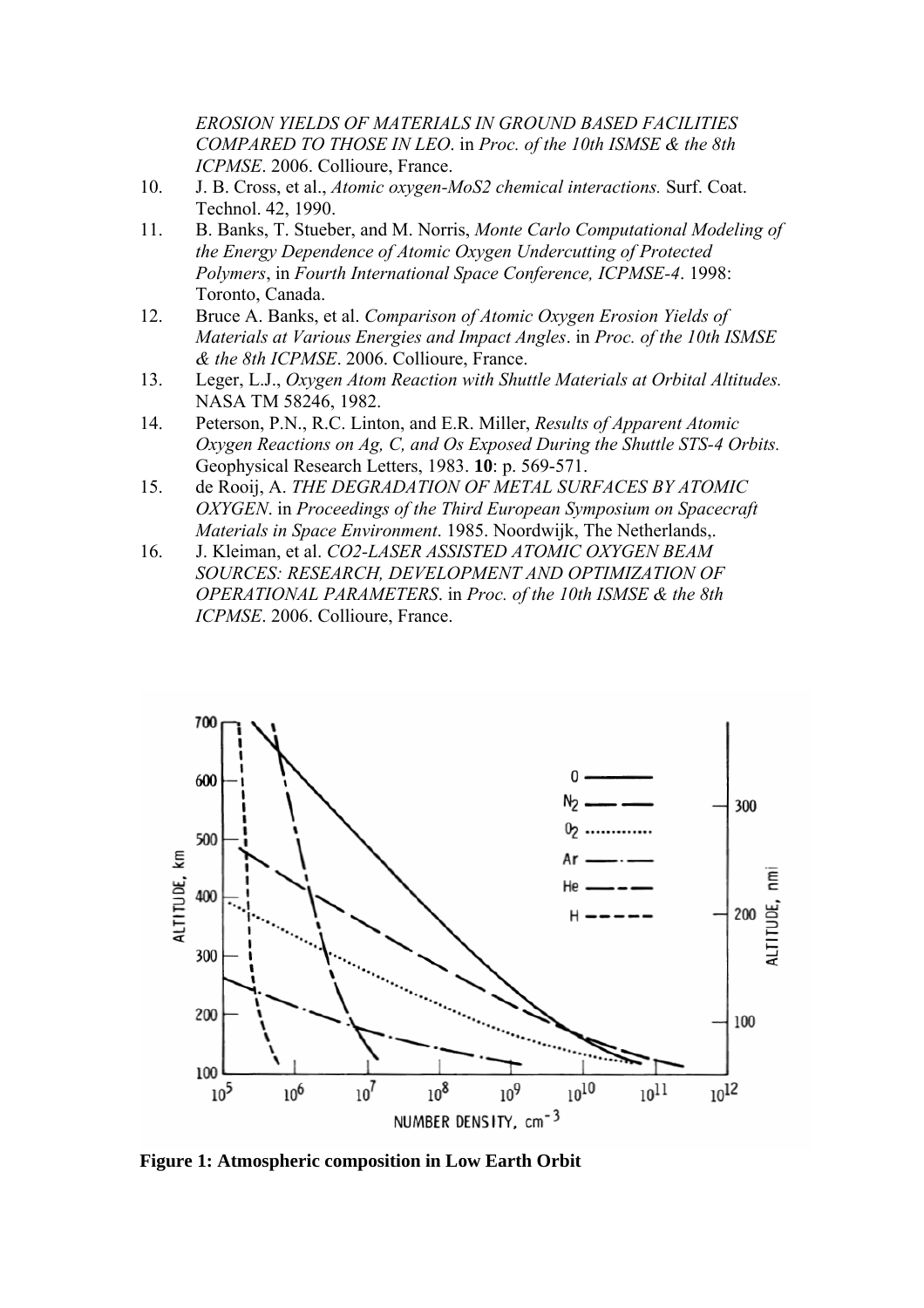

**Figure 2: Atmospheric Atomic Oxygen density in Low Earth Orbit** 



**Figure 3: Model of oxide layer with pore**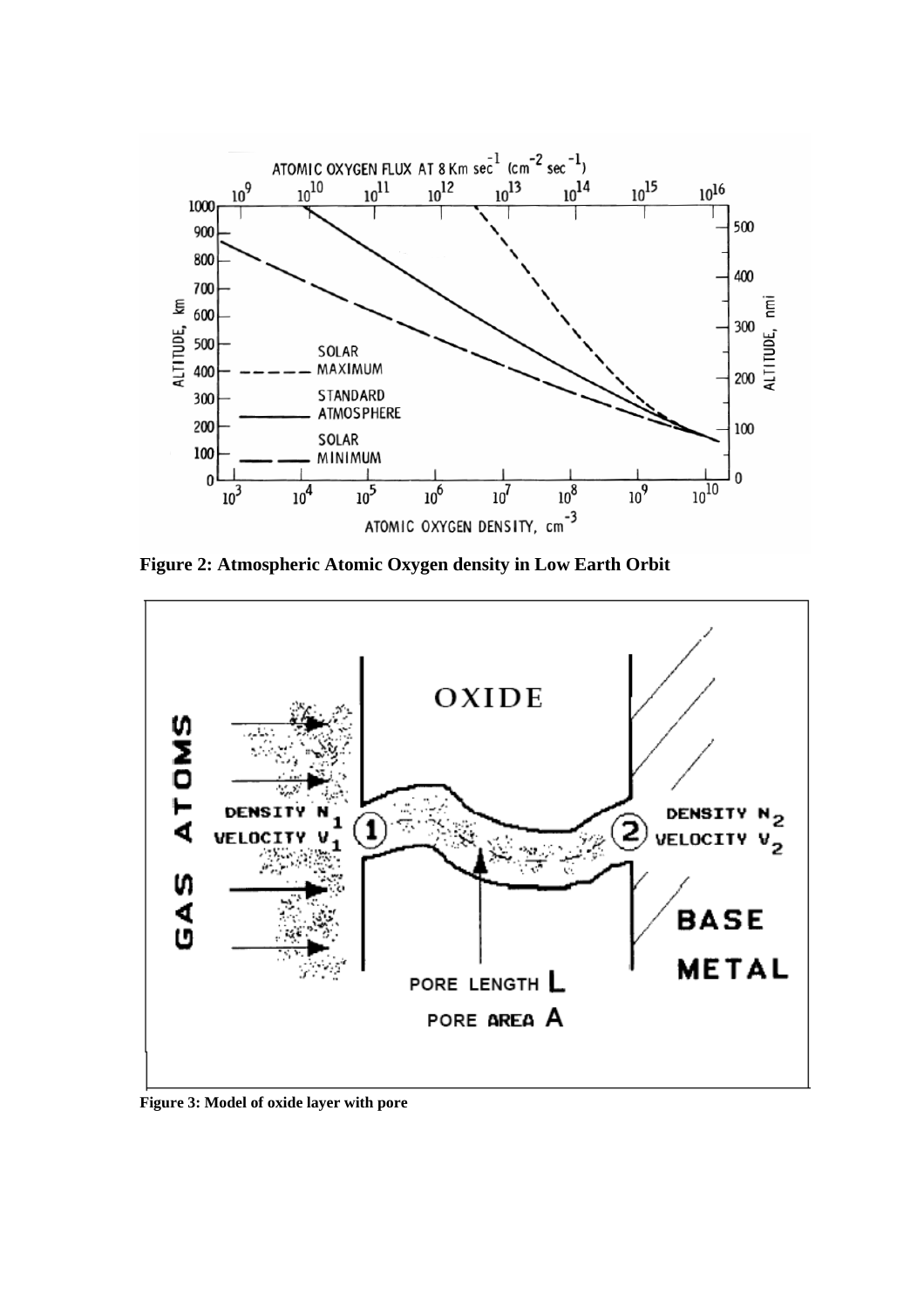

**Figure 4: Silver interconnector (25 µm) retrieved from Eureca. It shows oxidised silver which is flaked off and exposing the underlying fresh material which is oxidised again.** 



**Figure 5: Gold coated silver is subjected to bending where after it is exposed to atomic oxygen. The horizontal artefacts are oxidised silver through defects in the gold plating.**